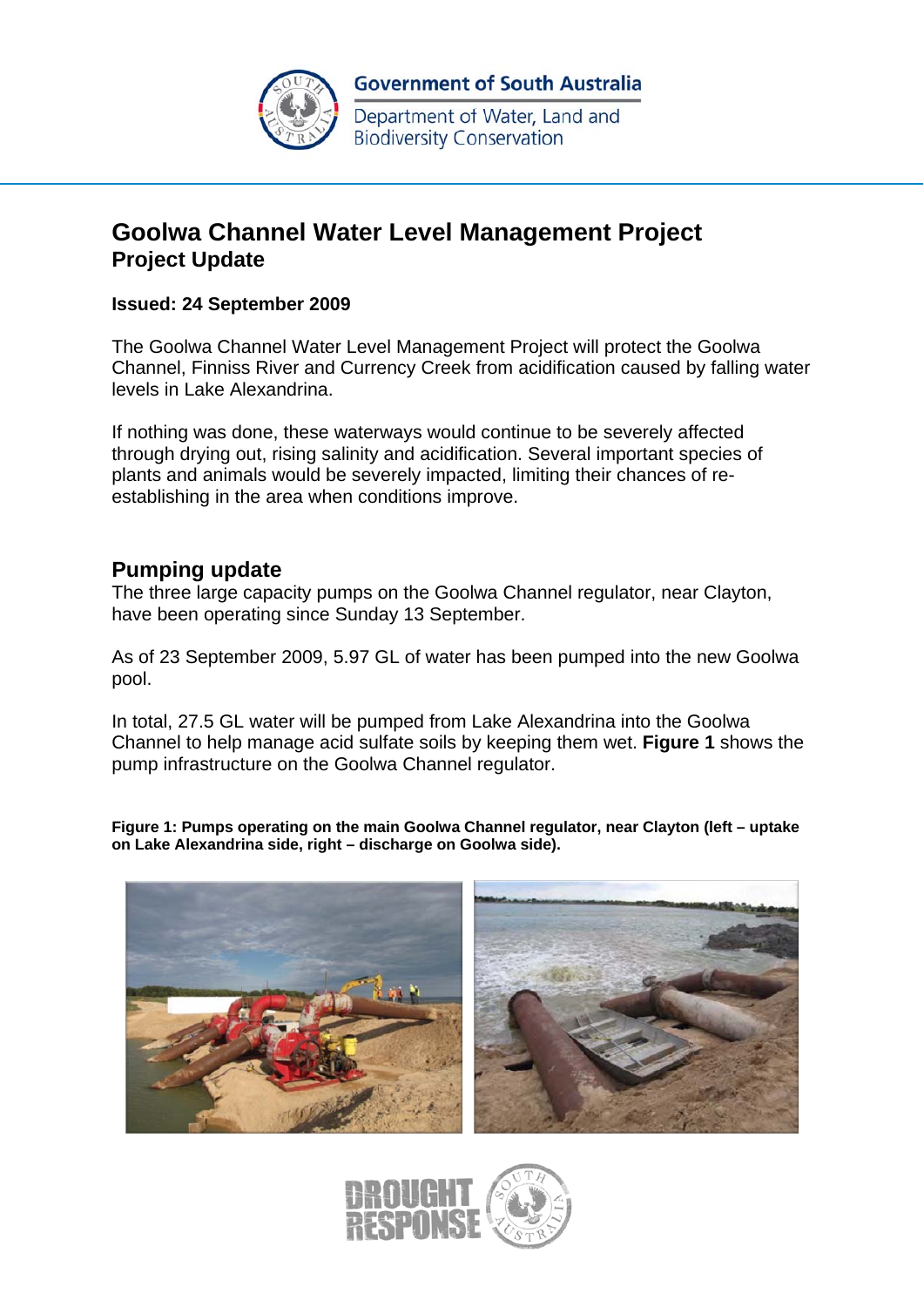

# **Government of South Australia**

Department of Water, Land and **Biodiversity Conservation** 

## **Pump noise**

Extensive efforts have been undertaken to minimise the potential noise associated with the pumping program. Acoustic engineers have been engaged to identify measures to minimise the pump noise. Insulated casings and new exhausts will also reduce pump noise.

Both day and night time pump noise levels must not exceed the permissible EPA limits, in accordance with the *Environment Protection (Noise) Policy 2007*. These limits are:

- 7am 10pm: Not to exceed 56 decibels
- 10pm 7am: Not to exceed 49 decibels

# **Currency Creek regulator**

The Currency Creek regulator was completed on 8 September 2009. Water levels in Currency Creek continue to rise, and water will soon spill over the regulator's spillway (the spillway is set at 0m AHD).

### **Finniss River regulator**

Construction of the Finniss River regulator is yet to commence. Water quality in that tributary is being closely monitored to inform when construction should begin.

#### **Water levels**

The water level in the Goolwa Channel has risen by almost a metre since the main Goolwa Channel regulator closed in mid-August. At 24 September 2009, the water level in the Goolwa Channel is about 0.01m AHD.

Recent local rainfall has also helped raise water levels in the Goolwa Channel, Finniss River and Currency Creek.

Water levels are available online at visiting http://data.rivermurray.sa.gov.au and checking the readings for 'Beacon 60 – West Clayton' and 'DS Hindmarsh Bridge'. The water level at 'Beacon 60 – West Clayton' since early April is outlined in **Figure 2**.

The approximate area of Currency Creek, Finniss River and Goolwa Channel currently covered by water is shown in **Figure 3**.